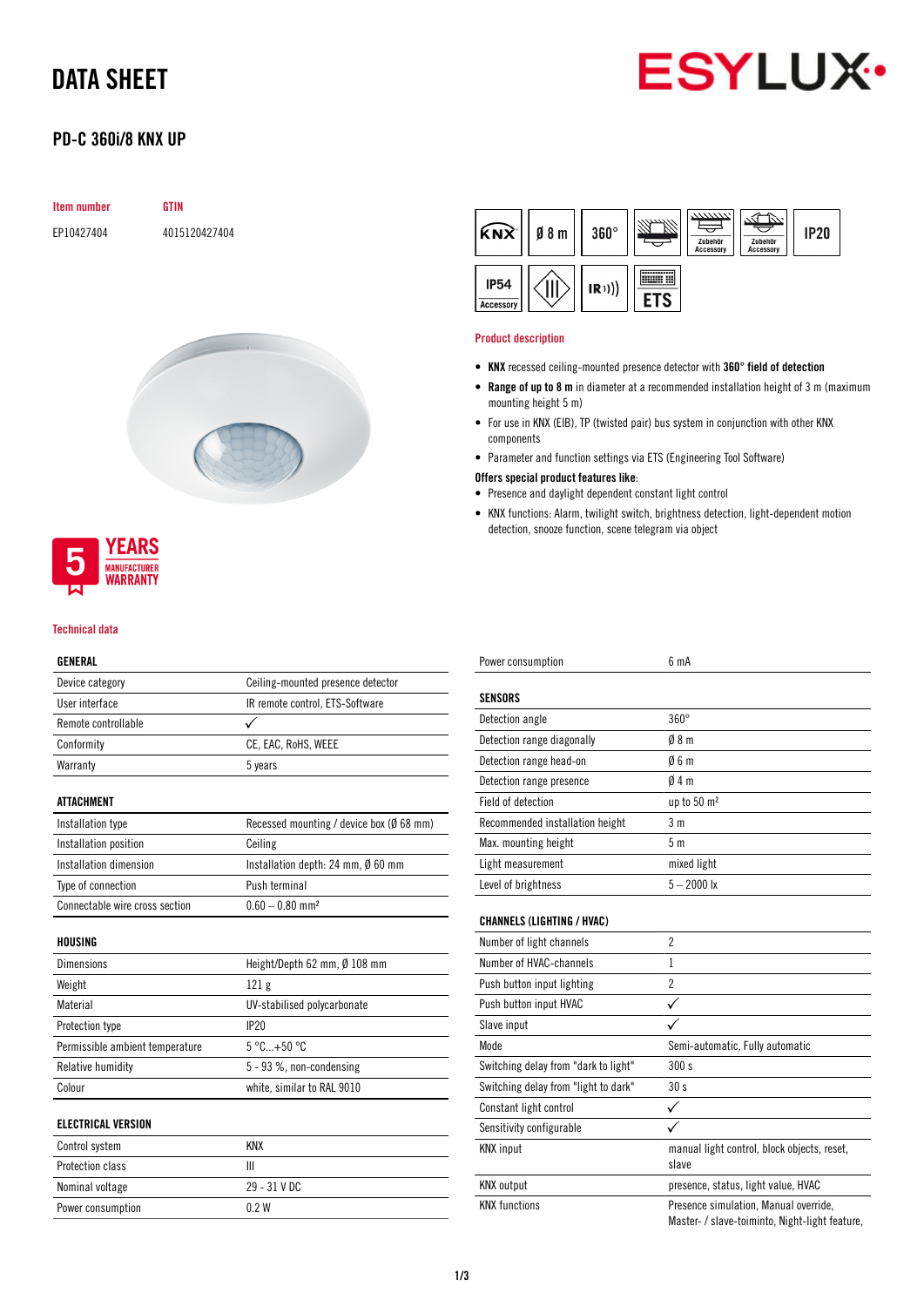## DATA SHEET

## PD-C 360i/8 KNX UP



Item number GTIN EP10427404 4015120427404

|                                          | Sensitivity configurable, Sends a telegram at<br>regular intervals |
|------------------------------------------|--------------------------------------------------------------------|
| Channel                                  | <b>C1</b> Lighting                                                 |
| <b>Function</b>                          | Switching, Regulate                                                |
| Switch contact                           | Bus system                                                         |
| Push button input                        |                                                                    |
| Impulse mode                             |                                                                    |
| Switch-off delay time                    | 30 s720 min (adjustable in steps)                                  |
| Orientation light                        | disabled/10 - 50 $\%$ , 2 values can be selected                   |
| Switch-off delay time, orientation light | $60 s$ 250 min                                                     |
| Channel                                  | <b>C2</b> Lighting                                                 |
| <b>Function</b>                          | Switching, Regulate                                                |

| Offset setting                           | c2 offset from c1 $(-50\%$ to $+50\%)$           |
|------------------------------------------|--------------------------------------------------|
| Switch contact                           | <b>Bus system</b>                                |
| Push button input                        |                                                  |
| Switch-off delay time                    | 10 s60 min (adjustable in steps)                 |
| Orientation light                        | disabled/10 - 50 $\%$ , 2 values can be selected |
| Switch-off delay time, orientation light | $60 s$ 250 min                                   |
| Channel                                  | C <sub>3</sub> HVAC                              |
| <b>Function</b>                          | Switching                                        |
| Push button input                        |                                                  |
| Switch-on delay                          | 120 s30 min                                      |
| Switch-off delay time                    | 30 s720 min (adjustable in steps)                |

## Factory settings

### GENERAL

| Sensitivity                                   | 100 %  |
|-----------------------------------------------|--------|
| Orientation light ON                          |        |
| Orientation light, depending on<br>brightness |        |
| Switching threshold for orientation light     | 500 lx |
| Deviation (%)                                 | $0\%$  |
| Luminous efficiency switch-on value           | 60%    |

| Operating mode                           | fully automatic    |
|------------------------------------------|--------------------|
| Level of brightness/switching threshold  | 500 lx             |
| Switch-off delay time                    | $5 \text{ min}$    |
| Luminous efficiency of orientation light | 10%                |
| Channel                                  | <b>C2</b> Lighting |
| Operating mode                           | fully automatic    |
| Level of brightness/switching threshold  | 500 lx             |
| Switch-off delay time                    | $5 \text{ min}$    |
| Luminous efficiency of orientation light | 25%                |

### CHANNELS (LIGHTING / HVAC)

Channel C1 Lighting

## Accessories

| <b>Product designation</b>      | <b>Item number</b> | <b>Product description</b>                                                                                               | <b>GTIN</b>   |
|---------------------------------|--------------------|--------------------------------------------------------------------------------------------------------------------------|---------------|
| Cover                           |                    |                                                                                                                          |               |
| <b>COMPACT COVER SET 8 SR</b>   | EP10425936         | Cover set for COMPACT series, 8 m, consists of cover and design ring, stainless steel appearance,<br>similar to RAL 9006 | 4015120425936 |
| <b>COMPACT COVER SET 8 BK</b>   | EP00007521         | Cover set for COMPACT series, 8 m, consists of cover and design ring, black                                              | 4015120007521 |
| Mounting                        |                    |                                                                                                                          |               |
| COMPACT MOUNTING BOX IP20 SM WH | EP10425370         | Surface-mounted box for COMPACT series, IP20, white                                                                      | 4015120425370 |
| COMPACT MOUNTING BOX IP20 SM SR | EP10425387         | Surface-mounted box for COMPACT series, IP20, silver                                                                     | 4015120425387 |
| COMPACT MOUNTING BOX IP54 SM WH | EP10425905         | Surface-mounted box for COMPACT series, IP54, white                                                                      | 4015120425905 |
| COMPACT MOUNTING BOX IP54 SM SR | EP10425912         | Surface-mounted box for COMPACT series, IP54, silver                                                                     | 4015120425912 |
| MOUNTING SET IP20 FM 62 WH      | EP10425929         | Recessed ceiling mounting set includes installation bracket and dust-protected box, 62 mm                                | 4015120425929 |
| COMPACT MOUNTING BOX IP54 SM BK | EP10426940         | Surface-mounted box for COMPACT series, IP54, black                                                                      | 4015120426940 |
| COMPACT MOUNTING BOX IP20 SM BK | EP10426933         | Surface-mounted box for COMPACT series, IP20, black                                                                      | 4015120426933 |
| Protection                      |                    |                                                                                                                          |               |
| BASKET GUARD ROUND LARGE        | EM10425608         | Basket guard for presence and motion detectors and smoke detectors, Ø 180 mm, height 90 mm,                              | 4015120425608 |

BASKET GUARD ROUND SMALL EM10425615 Basket guard for presence and motion detectors and smoke detectors, Ø 165 mm, height 70 mm, 4015120425615